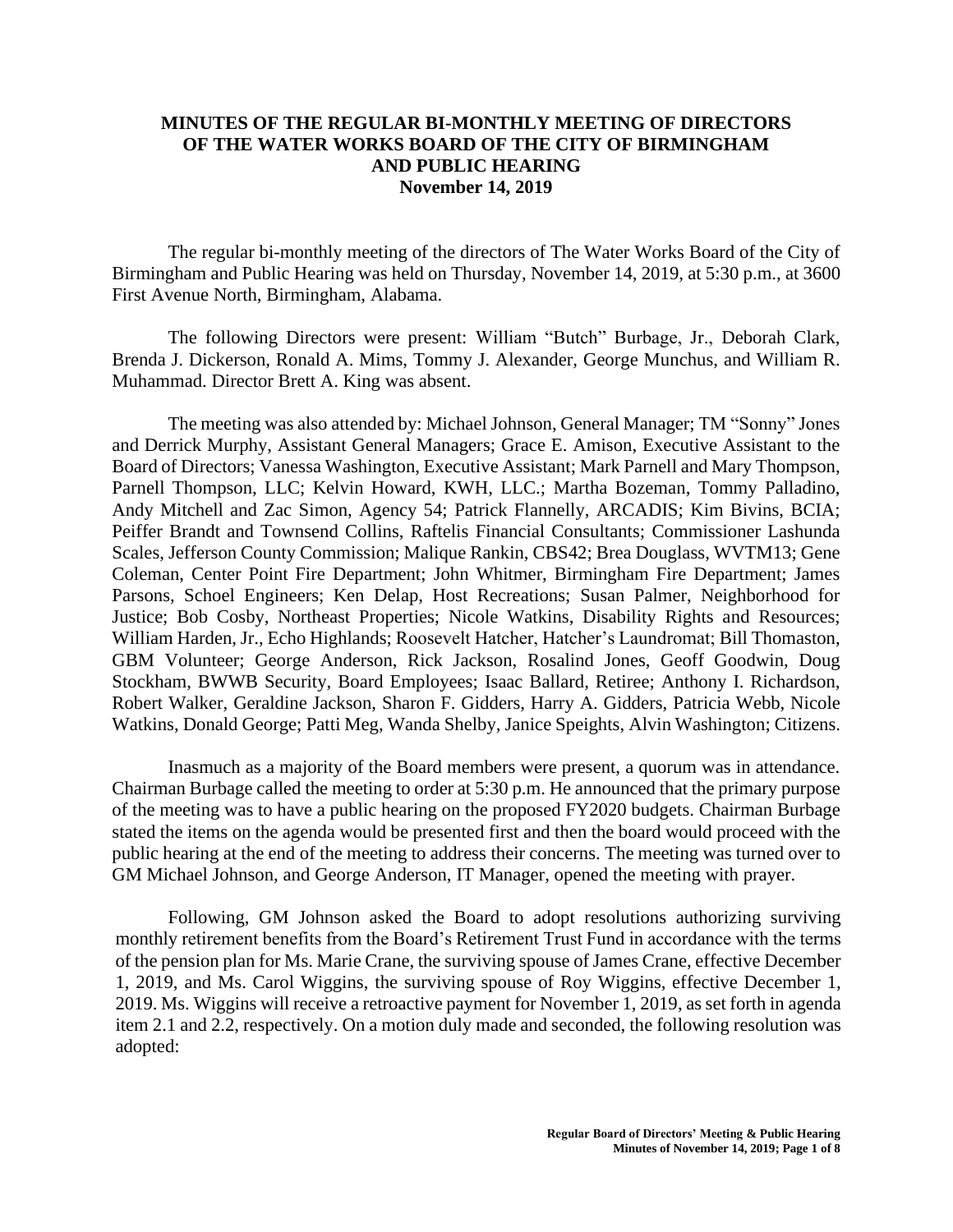"WHEREAS, James Crane, a retiree of The Water Works Board of the City of Birmingham ("The Board"), passed away on November 6, 2019; and

WHEREAS, James Crane was receiving, up until the time of his death, monthly retirement benefits from the Board's Retirement Trust Fund in the amount of \$1,495.64, and under the terms of the Board's Retirement Plan, his spouse is now entitled to receive 50% of that monthly benefit until such time as she either remarries or passes away; and

WHEREAS, the surviving spouse, Marie Crane will begin receiving her surviving spouse monthly benefit of \$747.82, effective December 1, 2019.

NOW, THEREFORE, BE IT RESOLVED By the Board of Directors of The Water Works Board of the City of Birmingham, on motion duly made by Dr. George Munchus and seconded by Mr. Tommy J. Alexander, that the Trustee be, and is hereby instructed to pay a pension of \$747.82 per month to Marie Crane from the Board's Retirement Trust Fund, in accordance with the terms of the Trustee Pension Plan, with the payment to be effective December 1, 2019. Resolution No. 8196 is hereby adopted by unanimous vote."

**\* \* \* \* \* \* \* \* \* \* \* \* \* \* \* \* \* \* \* \***

"WHEREAS, Roy Wiggins, a retiree of The Water Works Board of the City of Birmingham ("The Board"), passed away on October 3, 2019; and

WHEREAS, Roy Wiggins was receiving, up until the time of his death, monthly retirement benefits from the Board's Retirement Trust Fund in the amount of \$223.60, and under the terms of the Board's Retirement Plan, his spouse is now entitled to receive 50% of that monthly benefit until such time as she either remarries or passes away; and

WHEREAS, the surviving spouse, Carol Wiggins will begin receiving her surviving spouse monthly benefit of \$111.80, effective December 1, 2019. Ms. Wiggins will receive a retroactive payment for November 1, 2019, since Mr. Wiggins passed away October 2019.

NOW, THEREFORE, BE IT RESOLVED By the Board of Directors of The Water Works Board of the City of Birmingham, on motion duly made by Dr. George Munchus and seconded by Mr. Tommy J. Alexander, that the Trustee be, and is hereby instructed to pay a pension of 111.80 per month to Carol Wiggins from the Board's Retirement Trust Fund, in accordance with the terms of the Trustee Pension Plan, with the payment to be effective December 1, 2019 with a retroactive payment for November 1, 2019. Resolution No. 8197 is hereby adopted by unanimous vote."

**\* \* \* \* \* \* \* \* \* \* \* \* \* \* \* \* \* \* \* \***

Next, GM Johnson asked the Board to approve the Regular Board of Directors' minutes for August 14, 2019, as set forth in agenda item 3. Dr. Dickerson inquired about the status of the board meetings minutes and whether any minutes had been approved by the board after said date. Executive Assistant to the Board Grace Amison replied minutes was approved on August 28, 2019. Then, Dr. Dickerson asked if the minutes were caught up. Ms. Amison stated the minutes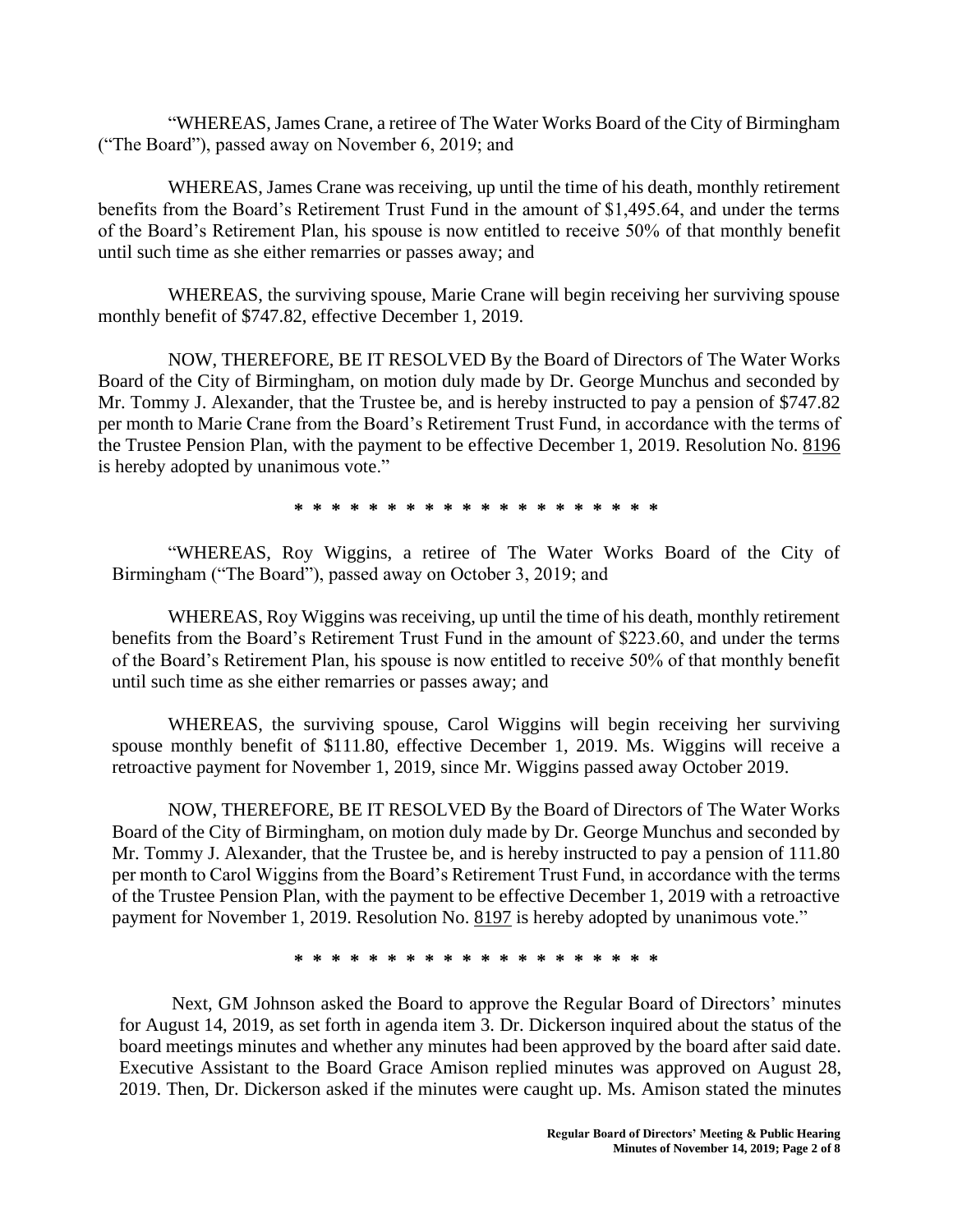of September and October had not been approved. After no further discussion, on a motion duly made and seconded, the following resolution was adopted:

"BE IT RESOLVED BY The Water Works Board of the City of Birmingham ("the Board"), on a motion duly made by Mr. Ronald A. Mims and seconded by Dr. George Munchus, that the Board hereby approves minutes of a Regular Board of Directors' Meeting held on August 14, 2019. Resolution No. 8198 is hereby adopted by unanimous vote."

\* \* \* \* \* \* \* \* \* \* \* \* \* \* \* \* \* \* \* \* \* \* \* \*

Following, GM Johnson asked the Board to approve Director King's mileage expense reimbursement for October 2019, and the following said directors' actual travel expenses for the 2019 SAP for Utilities Conference held October 21-23, 2019, in San Diego, CA., as set forth in agenda item 4.1 through 4.4, respectively. [NOTE: A roll call vote is required.] On a motion duly made and seconded, a "roll call" vote of the directors was taken, and the following resolution was adopted:

"WHEREAS, the Board of Directors has adopted a Travel Expense Reimbursement Policy, as amended; and

WHEREAS, in accordance with Act No. 2015-164, approval is requested for the following mileage expense reimbursement.

NOW, THEREFORE, BE IT RESOLVED, on a motion made by Mr. Ronald A. Mims and seconded by Dr. George Munchus, that the following board member(s) be reimbursed for his and/or her mileage expense reimbursements as follows:

- **EXECT** Director King's mileage expense reimbursement for attending to business of the Board for October 2019 in the amount of \$35.96 (as listed on the attached Travel and Business Expense Reimbursement).
- Director Muhammad's total actual expenses in the amount of \$4,225.62 for the 2019 SAP for Utilities Conference held October 21 - 23, 2019, in San Diego, CA.
- **EXECT** Director King's total actual expenses in the amount of \$4,352.16 for the 2019 SAP for Utilities Conference held October 21 - 23, 2019, in San Diego, CA.
- **•** Director Dickerson's total actual expenses in the amount of \$5,015.16 for the 2019 SAP for Utilities Conference held October 21 - 23, 2019, in San Diego, CA.

Resolution No. 8199 is hereby adopted on November 14, 2019, by a roll call vote: Director Burbage, Yes; Director Clark, Yes; Director Dickerson, Yes; Director Mims, Yes; Director Alexander, Yes; Director Munchus, Yes; and Director Muhammad, Yes."

\* \* \* \* \* \* \* \* \* \* \* \* \* \* \* \* \* \* \*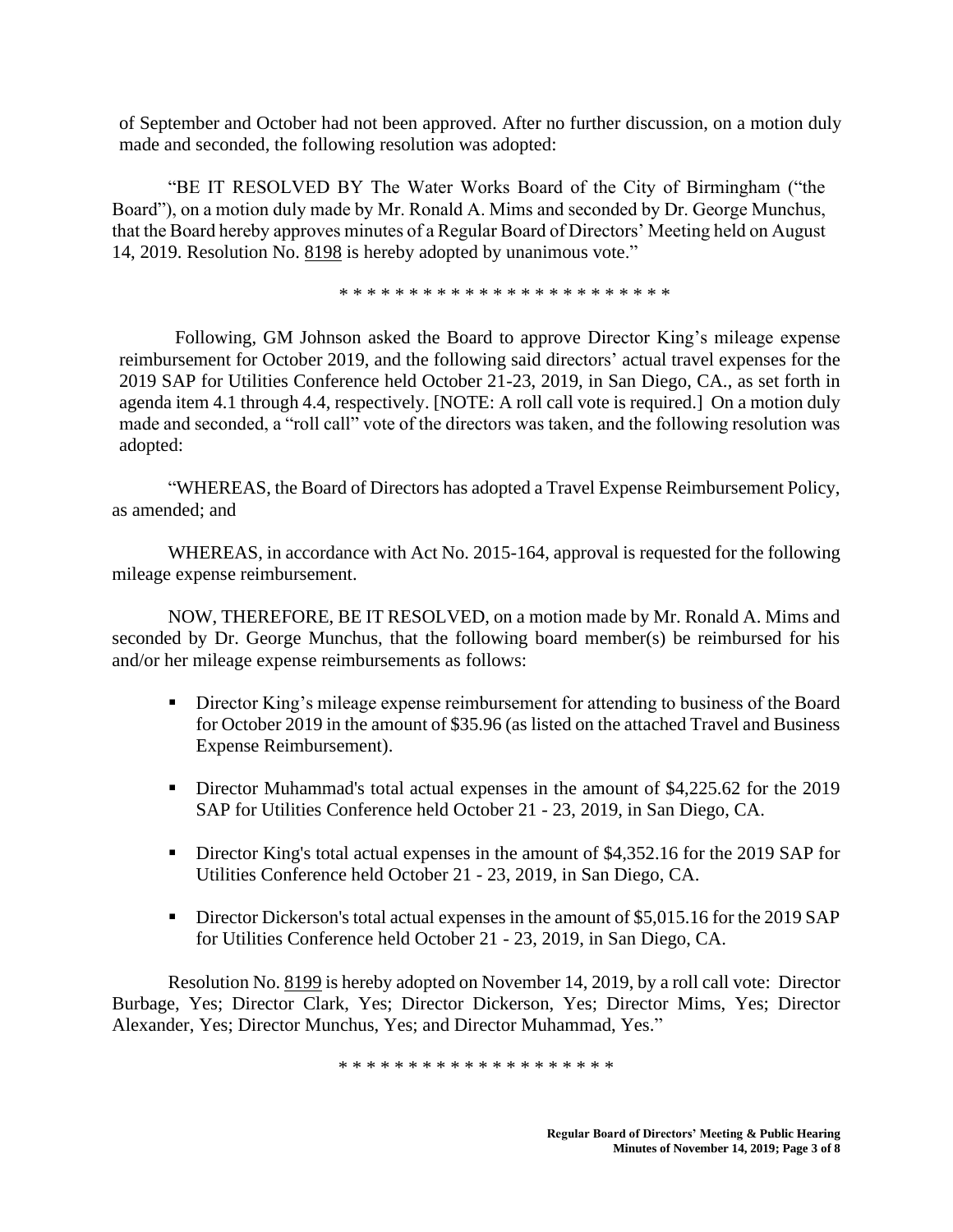Next, GM Johnson asked the Board to approve payments of invoices for professional services, as set forth in agenda items 5.1 through 5.6, respectively. In reference to agenda item 5.6, Dr. Munchus inquired about the status of receiving invoices from ARCADIS for August 2019 through October 2019. On a motion duly made and seconded, the following resolution was adopted:

"BE IT RESOLVED By The Water Works Board of the City of Birmingham ("the Board"), on a motion duly made by Dr. George Munchus and seconded by Dr. Brenda Dickerson, that the Board hereby authorizes staff to execute payments to the following:

| 5.1 | NeSmith, Lowe & NeSmith, LLC<br>For retainer fee for September 2019                                                         | \$500.00                     |
|-----|-----------------------------------------------------------------------------------------------------------------------------|------------------------------|
|     | For retainer fee for October 2019                                                                                           | \$500.00                     |
| 5.2 | Dominick Feld Hyde, PC<br>For BWWB Other Benefits Plans service performed<br>For October 3, 2019 – October 30, 2019         | \$504.00                     |
| 5.3 | Terminus Municipal Advisors, LLC<br>For professional services rendered for October 2019                                     | \$6,500.00                   |
| 5.4 | The Jones Group, LLC<br>For professional services rendered for October 2019                                                 | \$7,500.00                   |
| 5.5 | Raftelis Financial Consultants, Inc.<br>For professional services rendered for October 2019                                 | \$8,798.44                   |
| 5.6 | ARCADIS, U.S., Inc.<br>For professional services rendered for June 2019<br>For professional services rendered for July 2019 | \$292,539.31<br>\$256,885.88 |

Resolution No. 8200 is hereby adopted by unanimous vote."

\* \* \* \* \* \* \* \* \* \* \* \* \* \* \* \* \* \* \* \* \* \* \* \*

Following, GM Johnson asked the Board to release, quitclaim, sell, grant and convey all it's right, title, interest and claim to all the Board's right-of-ways located within the bounds of Lot 1 of BJCC Resurvey of Blocks 619, 620, 634 and 635 as recorded in Map Book 249 Page 35 in the Office of the Judge of Probate, Jefferson County, Alabama necessary for the construction of the Birmingham-Jefferson Civic Center Authority stadium; and to authorize the General Manager and/or the Assistant General Manager to execute the Quitclaim Deed for said action, as recommended by Engineering and Maintenance Committee. Dr. Munchus asked whether money was being exchanged for said agenda item, which GM Johnson responded no. GM Johnson clarified that the transaction was routine. AGM Murphy explained that the BWWB does not have any functioning pipeline where the stadium is to be located. On a motion duly made and seconded, the following resolution was adopted: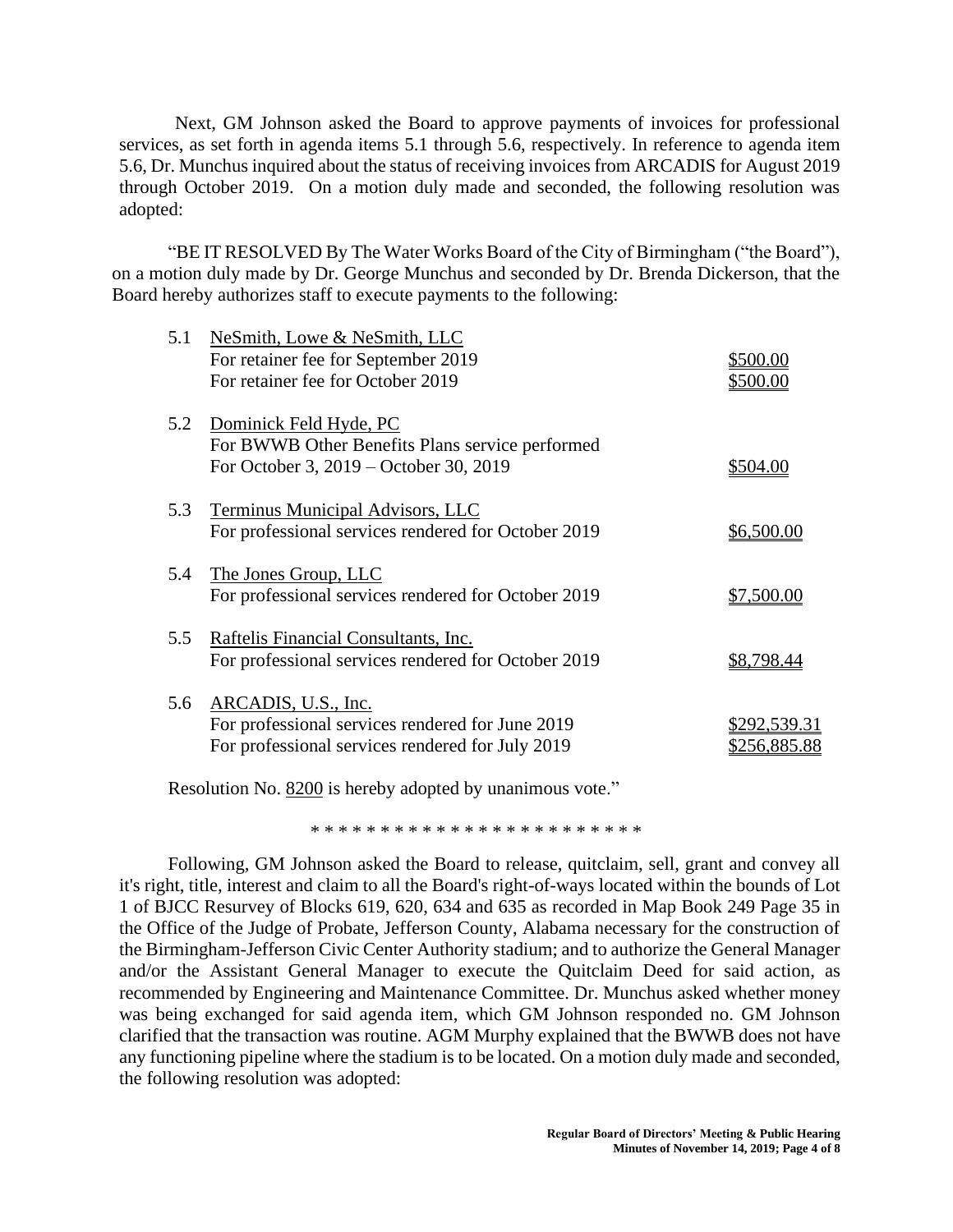"BE IT RESOLVED By The Water Works Board of the City of Birmingham ("the Board"), on a motion duly made by Mr. Ronald A. Mims and seconded by Ms. Deborah Clark, that the Board hereby approves to release, quitclaim, sell, grant and convey all it's right, title, interest and claim to all the Board's right-of-ways located within the bounds of Lot 1 of BJCC Resurvey of Blocks 619, 620, 634 and 635 as recorded in Map Book 249 Page 35 in the Office of the Judge of Probate, Jefferson County, Alabama necessary for the construction of the Birmingham-Jefferson Civic Center Authority stadium; and to authorize the General Manager and/or Assistant General Manager to execute the agreement, as recommended by Engineering and Maintenance Committee. Resolution No. 8201 is hereby adopted by unanimous vote."

\* \* \* \* \* \* \* \* \* \* \* \* \* \* \* \* \* \* \* \* \* \* \* \*

Next, Dr. Munchus expressed his wishes to have future public hearing meetings downstairs. Afterwards, GM Johnson proceeded with agenda item 7, which addressed new business. Chairman Burbage stated the Finance Committee has a vacancy and currently consists of two members; therefore, he is willing to serve on the Committee if there is no objection from the board. He indicated that would provide the Finance Committee with three members again. In addition, he also served on the said Committee the year before. Dr. Munchus stated he had no problem with the decision; however, he wanted to know who was on the Finance Committee and whether the decision had been discussed prior with the remainder of the Finance Committee Chair. Per Chairman Burbage, it would be for the year (November – December 2019). The board members indicated their agreement with the decision. On a motion duly made and seconded, the following resolution was adopted:

"BE IT RESOLVED By The Water Works Board of the City of Birmingham ("the Board"), on a motion duly made by Mr. Tommy J. Alexander and seconded by Mr. William R. Muhammad, that Mr. William "Butch" Burbage, Jr., is hereby appointed to serve as a member of the Finance Committee due to a vacancy on said Committee for November – December 2019 or until the next Committee Assignments. Resolution No. 8202 is hereby adopted by unanimous vote."

\* \* \* \* \* \* \* \* \* \* \* \* \* \* \* \* \* \* \* \* \* \* \* \*

Following, GM Johnson announced that pursuant to Act No. 2015-164, Section (4c), the BWWB is holding a Public Hearing to consider taking action consistent with Resolution No. 4166 which was adopted on December 22, 2003 as amended (i.e., adoption of the Rate Stabilization and Equalization Procedure [RSE Model]) that will result in a rate increase, as set forth in agenda item 1. GM Johnson began presenting the FY2020 Preliminary Budget presentation. He introduced the board members. Next, GM Johnson stated he would discuss the purpose of BWWB water system, why certain things are done, and the cost of delivering quality water to residential and commercial customers. He gave a system overview on the four treatment facilities *(Shades Mountain Filter Plant, Western Filter Plant, Putnam Filter Plant, Carson Filter Plant)* and their finished water capacity, in addition to the raw water capacity of *Cahaba, Mulberry, Inland, and Sipsey Pump Stations*. Per GM Johnson, BWWB has approximately 600,000 customers and serves an area of approximately 700 square miles with a finished water capacity of 189 million gallons per day and raw water capacity of 289 million gallons per day. GM Johnson stated factors identified to determine rates are the Rate Stabilization and Equalization (RSE) Process, current financial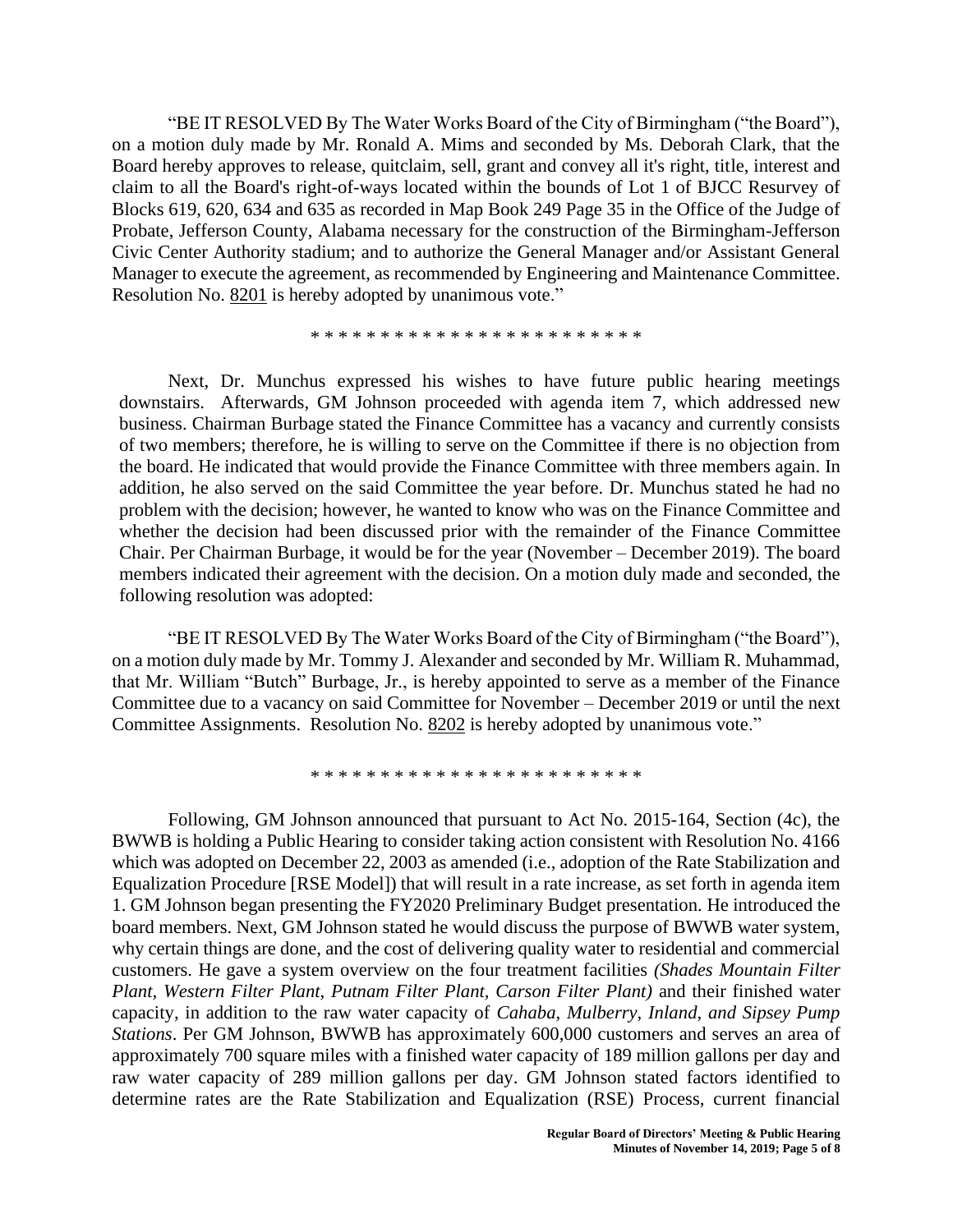policies, and rate increase trends. He indicated that rates are increased because money is needed for BWWB's Capital Improvement Program, Operating Budget, and to ensure compliance with policies. GM Johnson explained that most of BWWB's debt is Senior Debt and discussed senior debt coverage. Director Alexander asked GM Johnson to explain BWWB's debt and what caused it? GM Johnson replied that BWWB's debt derived from acquiring the assets from the City of Birmingham and debt assumed from bonds issued to fund city related projects, which BWWB was required to pay, in addition to debt issued to fund capital projects. Following, GM Johnson gave an overview of the FY2020 Operations and Maintenance (O&M) Budget. He discussed the budget process and key budget assumptions. Also, he discussed budget highlights such as Cost of Service impact, increasing PAYGO to 70%, enhancing internal and external controls, improving the Historically Underutilized Business (HUB) Program, and updating BWWB's Strategic Plan. GM Johnson stated the proposed FY2020 O&M Budget is \$104,867,175.00. He reiterated that revenue requirements and customer demand drive water rates. Per GM Johnson, a 3.9% rate increase is proposed to fund operational expenditures needed to provide service, fund the capital program, improve and maintain system assets, ensure regulatory compliance, reduce debt and comply with financial policies to ensure system short- and long-term financial viability. Afterwards, AGM Derrick Murphy began presenting the FY2020 Capital Budget. He discussed BWWB's assets and the importance of the Capital Program for maintaining those assets. He indicated that portions of BWWB's infrastructure is over 100 years old and needs to be replaced. Per requested by a board member, AGM Murphy explained pressure gradients. Next, he talked about the capital planning strategy drivers, which consists of the surface water treatment rule, filter rehabilitation at water treatment plants, additional sources for the southern portion of the system, dam rehabilitation, and distribution piping replacement. Following, progress on the Capital Improvement Plan was explained. AGM Murphy stated the proposed FY2020 Capital Budget is \$81,484,428.00. He presented information on the pipeline replacement program. Per AGM Murphy, leakage is driven by galvanized steel and un-lined cast iron pipes, which accounts for 14% of the system. However, galvanized steel pipe and un-lined cast iron pipe accounts for 67% of BWWB's maintenance activity. Next, Dr. Dickerson inquired whether the Phase 3 (HR/PR Module), was the last phase for SAP. AGM Murphy answered yes. Director Alexander asked about the useful life of valves. Per AGM Murphy, BWWB's valves should be rotated every two years as part of a rotation plan. He highlighted the following top five budgeted projects for 2020: *Shades Mountain Filter Plant Improvement, Carson Loop Phase 6D, Lake Purdy Dam Rehabilitation and Spillway Capacity Upgrades, SAP Phase 3 Implementation (HR/PR Module), and the Pipeline Replacement Program.* There was some discussion on earmarking funds for the pipeline replacement and then the Capital Budget presentation was concluded. AGM Murphy stated he would provide the board with a quarterly update on performance and improving the program. Following, GM Johnson talked about BWWB's performance as a utility. BWWB's system recognition consists of multiple awards, a favorable Aa2 rating from Moody's Investors Service and a AA rating from S&P Global.

Next, Dr. Munchus distributed a handout entitled *Jefferson County Long-Term Debt Summary as of January 8, 2019 (a copy of which is on file with the Board meeting book). He stated Jefferson County bond ratings seem to be approving.* After various comments on Jefferson County Sewer billing system/collections by BWWB, GM Johnson announced that several individuals signed up to speak. The policy dictates a three minutes time limit per person *(one speaker on behalf of a group)* to speak on his/her topic. The topic of concerns for speakers were as follows: the quality of repairs & maintenance performed at customer residences as a result of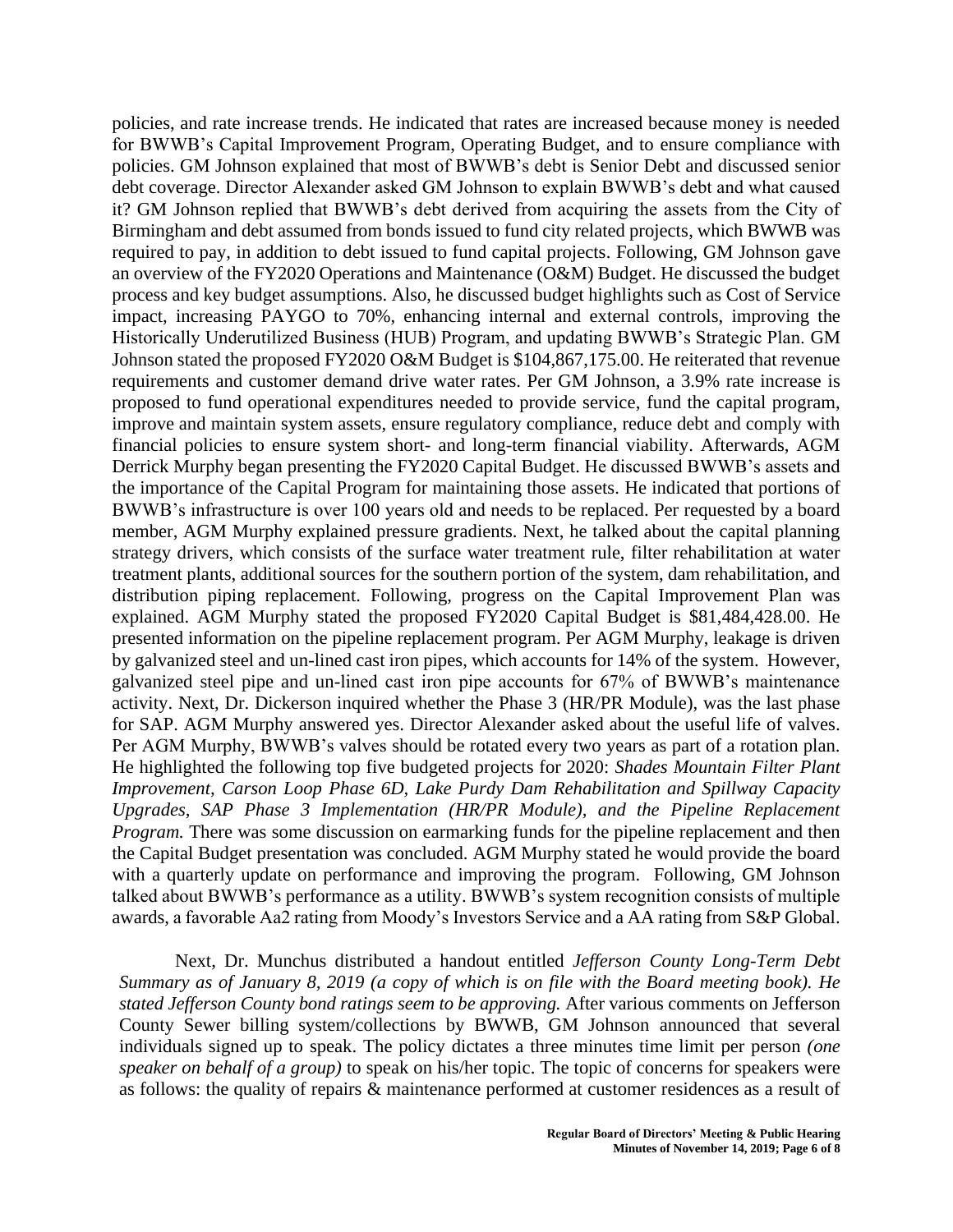burst pipes/water mains, relief for high water bills, long term solution to assist Woodside Condominium residents in maintaining water service, implementing cost saving methods to address employees overtime and pension, BWWB matching Jefferson County Commission's \$1.25 million for high rising sewer and water bills, concerns for having to pay a sewer base rate, 20% of Center Point operational cost would be allocated to pay for rental of fire hydrants, which directly affects services provided to surrounding districts, issues with receiving a water bill, mailing public hearing notice to customers, bringing business into the city as a means of revenue to take the burden off citizens, preference of a small rate increase gradually vs a large balloon rate, and opposition to a 3.9% rate increase. Following, Dr. Munchus made a motion to amend the budget to include the \$1.25 million match asked for by Jefferson County Commission. Director Clark expressed concerns that the total budget needs to be reviewed for items in the budget that can be reduced to prevent rate increase for all rate payers. Director Muhammad made a friendly substitute motion to match Jefferson County \$1.25 million by renegotiating BWWB's contract to no longer pay \$1.7 million to them for charge-offs. Also, there was some discussions on using the surplus funds from the H2O Foundation for customers that need assistance and reevaluating the H2O Foundation's eligibility requirements. GM Johnson stated that Jefferson County is paid based on what is billed not collected, and he reiterated his understanding of the friendly substitute motion. Per GM Johnson, plans have been made based on the revenue from the Jefferson County Agreement; therefore, changing the agreement would affect BWWB's cash flow. He also advised the board that the agreement contains a cancellation provision. Attorney Parnell stated his understanding of the motion on the table is to renegotiate the agreement to do away with the \$1.7 million in charge-offs, then BWWB would match Jefferson County's \$1.25 million. Commissioner Scales stated that the charge-offs were made in good faith to help residents having difficulty paying the sewer portion of their water bill. She said it would be penalizing the County for attempting to help the public in the absence of BWWB's position. Per Commissioner Scales, BWWB would not be contributing anything with the proposed amendment. Then, Dr. Munchus withdrew his motion for the substitute motion. Chairman Burbage confirmed Director Mims agreement to return to the original motion. Chairman Burbage restated that the original motion is to include \$1.25 million in the O&M budget. Per Director Clark, responsible decisions need to be made and inquired whether this would cause the rate to increase. Mr. Brandt stated that if there was no other change, the rate would increase. He indicated to prevent the increase, BWWB's PAYGO targeted amount of 70% could be reduced lower to keep a 3.9% rate. However, this would cause more debt later. Per Mr. Brandt, the rate cannot be kept the same if \$1.25 million is added to the budget, as this would add an additional 1.7% rate. Taking money from PAYGO would increase rates. On a motion duly made and seconded, a "roll call" vote of the directors was taken, and the following resolution was adopted:

"BE IT RESOLVED By the Water Works Board of the City of Birmingham ("the Board"), on a motion duly made by Dr. George Munchus and seconded by Mr. Ronald A. Mims, that the Board hereby amends the proposed FY2020 Operating & Maintenance budget to include \$1.25 million to match Jefferson County in funding, to assist low income customers with high rising sewer and water bills cost. Resolution No. 8203 is hereby adopted on November 14, 2019, by a roll call vote: Director Burbage, No; Director Clark, No; Director Dickerson, Yes; Director Mims, Yes; Director Alexander, No; Director Munchus, Yes; and Director Muhammad, Yes."

\* \* \* \* \* \* \* \* \* \* \* \* \* \* \* \* \* \* \* \* \* \* \* \*